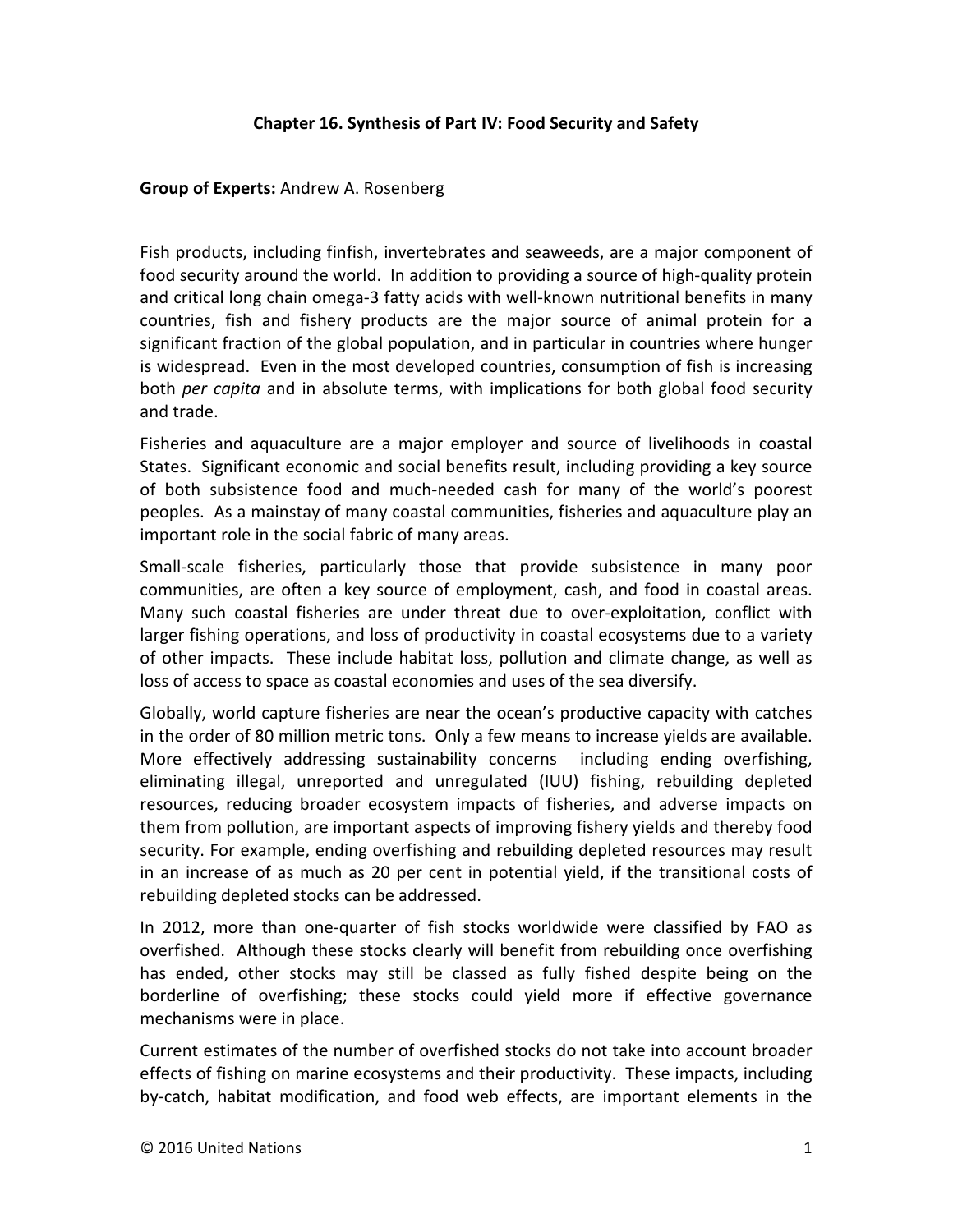sustainability of the ocean's capacity to continue to produce food and must be carefully managed. These very real threats endanger some of the most vulnerable populations and marine habitats around the world and need to be directly addressed to improve food security and answer other social needs.

Fish stock propagation may provide a tool to help rebuild depleted fishery resources in some instances. Propagation programs must be carefully designed and maintained in order to really benefit resource sustainability.

Fishing effort is subsidized by many mechanisms around the world and many of these subsidies undermine the net economic benefits to States. Subsidies that encourage over-capacity and overfishing result in losses for States and these losses are often borne by communities dependent upon fishery resources for livelihoods and food security.

Aquaculture production, including seaweed culture, is increasing more rapidly than any other source of food production in the world and is expected to continue to increase. Aquaculture, not including the culture of seaweeds, now provides half of the fish products covered in the global statistics.

Aquaculture and capture fisheries are co-dependent in some ways, as feed for cultured fish is in part provided from capture fisheries. They are also competitors for space in coastal areas, for markets, and potentially for other resources (labour, governmental support and attention, etc.). Significant progress has been made in replacing feed sources from capture fisheries with agricultural production (e.g., soybeans), although more work is certainly needed.

Aquaculture itself poses some environmental challenges, including potential pollution, competition with wild fishery resources, potential contamination of gene pools, disease problems, and loss of habitat (e.g., from the construction of shrimp ponds). Examples of these challenges, and measures that can mitigate them, have been observed worldwide and need to be directly addressed by management action.

In both capture fisheries and aquaculture, gender and other equity issues arise. A significant number of women are employed in both types of activities, either directly or in related activities along the value chain. Women are particularly prominent in product processing, but often their labour is not equitably compensated, and working conditions do not meet basic standards. Poor communities are often subject to poorer market access, unsafe conditions for labour, and other inequitable practices that need to be remedied.

The ongoing impacts of a changing climate, including ocean acidification, pose great challenges for fisheries and aquaculture. Climate change is already resulting in shifts in the distribution and productivity of fishery resources and marine ecosystems more generally. This impacts fishing businesses and communities, yields and food security. Changes in availability and yields for individual resources may be positive or negative but in any case result in greater uncertainty for fishers, communities, businesses and fishery governance frameworks.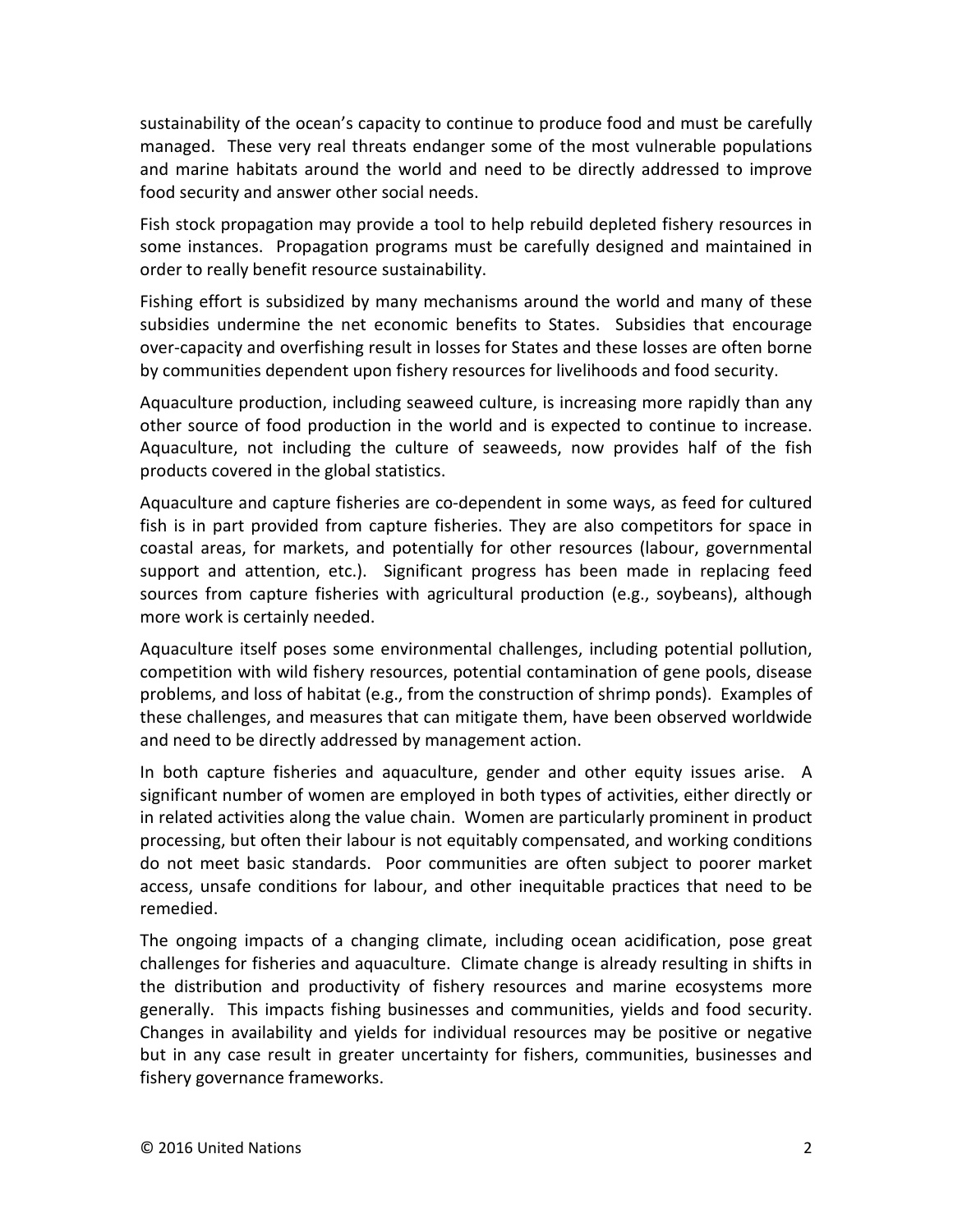There are major capacity-building needs with regard to food security and food safety.

- − The complexity of the issues concerning food provisioning from the sea requires a multidisciplinary approach to research. While the fields of fishery and aquaculture science are well developed, there are critical needs for research on small-scale subsistence uses of the marine environment as well as recreational, cultural and spiritual aspects of marine resources. In addition, greater understanding must be developed of the structure, function and dynamics of marine ecosystems and of the economic and social aspects of human society that depend upon these resources.
- − It is necessary to improve understanding of the role of fisheries and aquaculture in commerce, employment and the support livelihoods. Therefore advanced capacity building is necessary for appropriate skills to be able to use advanced technologies to create wealth from capture fisheries and aquaculture in a sustainable way.

## **1. Capture fisheries**

- − Efforts have been made to create awareness to reduce post-harvest losses, especially in small-scale fisheries, as a means of increasing production. However, little is known about what new methods are being implemented and to what extent they impact on production. There is a gap in capacities needed to develop, deploy, and evaluate approaches to reduce waste and post-harvest losses and ensure that new technology is transferred to those that need it most.
- − Efforts have been made to reduce by-catch and other broader ecosystem impacts of fishing and to increase awareness of these problems. For example, globally it is still poorly known whether by-catch excluder devices have been successfully adopted in terms of the relative ratio of the target catch landed and the by-catch either landed or discarded. It is necessary to build capacity to monitor and ensure compliance with measures such as these that are intended to reduce ecosystem level impacts.
- − If ecosystem-based approaches to management are to be implemented, integrating fisheries governance with governance of other marine sectors, greater scientific and technical capacity will be needed to inform the process.
- − If further depletion of fishery stocks due to overfishing, climate impacts or other pressures is to be avoided, trends in fishing effort, landings, geographical scope, species composition and other key attributes must be ascertained and consistently monitored, and data must be made broadly available. It is necessary to build enough capacity with appropriate technological and scientific skills and the necessary equipment to provide adequate information and data to facilitate regional and global management.
- − Technical capacity to monitor and control seafood safety is urgently needed. Methodologies must be shared and deployed and greater training in procedures that safeguard seafood supplies is necessary.